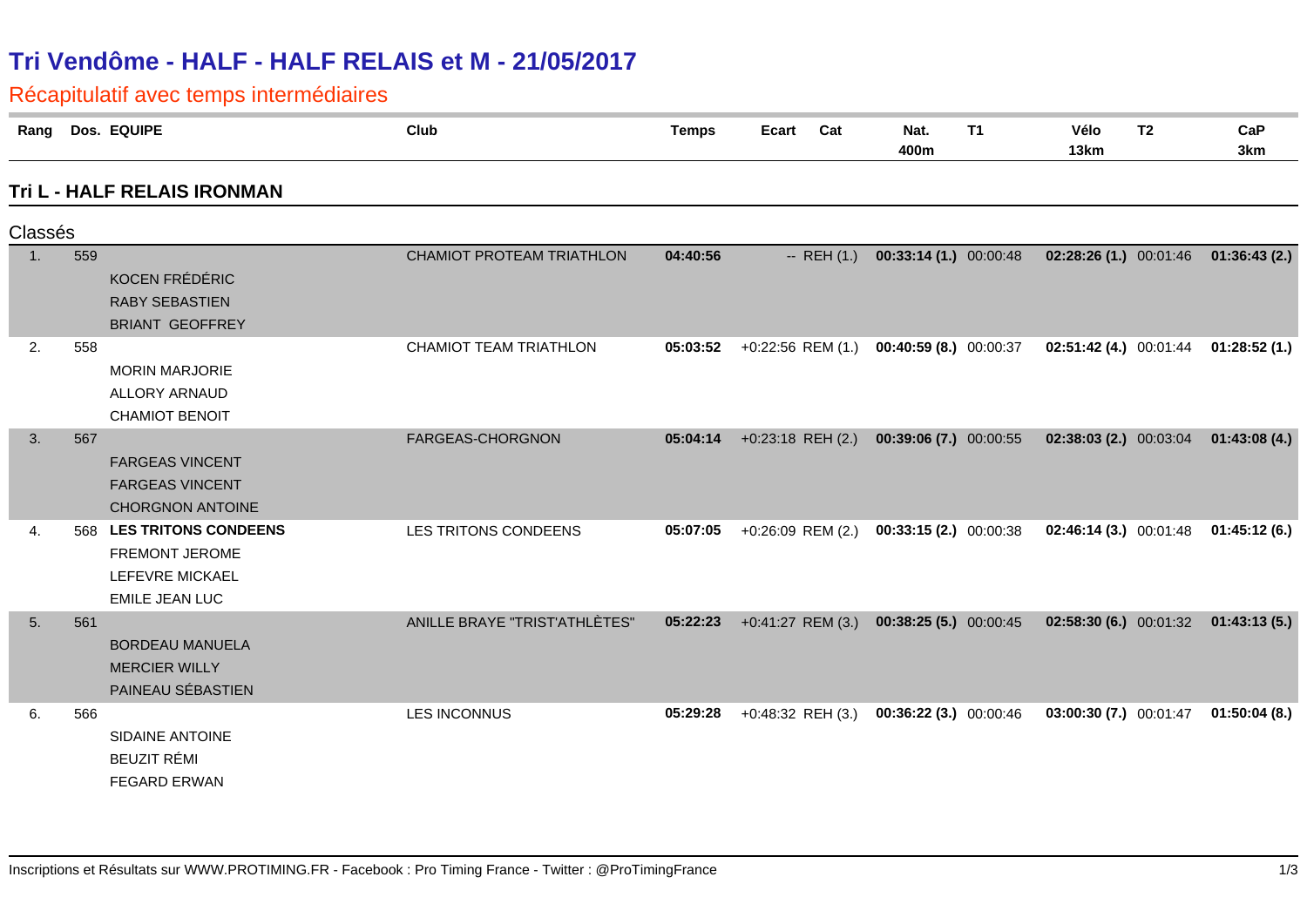## **Tri Vendôme - HALF - HALF RELAIS et M - 21/05/2017**

#### Récapitulatif avec temps intermédiaires

| Ranq |     | Dos. EQUIPE                                                             | Club                         | <b>Temps</b> | Ecart                 | Cat | Nat.<br>400m                                       | <b>T1</b> | Vélo<br>13km                                                                    | <b>T2</b> | CaP<br>3km                            |
|------|-----|-------------------------------------------------------------------------|------------------------------|--------------|-----------------------|-----|----------------------------------------------------|-----------|---------------------------------------------------------------------------------|-----------|---------------------------------------|
| 7.   | 560 | DUPRE FRÉDÉRIQUE<br><b>COURSIMAULT LORENE</b><br><b>CAILLET LAURENT</b> | LES COTEAUX                  | 05:30:16     | $+0.49:20$ REM $(4.)$ |     | 00:38:57 (6.) 00:00:41                             |           | 02:54:29 (5.) 00:01:31                                                          |           | 01:54:40(9.)                          |
| 8.   | 563 | RICATEAU STEPHANE<br><b>URSELY FREDERIC</b><br><b>TOURNEUX PATRICK</b>  | <b>TRIO TCJ</b>              | 05:53:54     |                       |     | +1:12:58 REH (4.) 00:42:27 (11.) 00:00:52          |           |                                                                                 |           | 03:04:12 (9.) 00:02:06 02:04:20 (13.) |
| 9.   | 551 | NOLLET HERVÉ<br><b>DELABRE JEAN-LUC</b><br><b>THIZON THIERRY</b>        | LES FOUS FURIEUX DE CONFLANS |              |                       |     | 05:56:11 +1:15:15 REH (5.) 00:46:47 (14.) 00:00:45 |           | 03:10:32 (10.) 00:01:56 01:56:12 (11.)                                          |           |                                       |
| 10.  | 555 | LEMESLE CATHERINE<br><b>VITRANT NATHALIE</b><br><b>BADR REQUIA</b>      | LES TRIGIRLS DE CONFLANS     | 05:58:42     |                       |     | +1:17:46 REF (1.) 00:54:12 (17.) 00:00:51          |           |                                                                                 |           | 03:03:03 (8.) 00:01:52 01:58:46 (12.) |
| 11.  | 564 | DESHAYES-BARRE ANNE MARIE<br><b>LEROUX AUDE</b><br>LEROUX PHILIPPE      | LES BIO VETERANS             | 06:12:19     |                       |     |                                                    |           | +1:31:23 REM (5.) 00:47:52 (15.) 00:00:45 03:38:35 (17.) 00:02:02 01:43:07 (3.) |           |                                       |
| 12.  | 556 | DEBAERE SOPHIE<br><b>DEVERS SOPHIE</b><br>RETORET NATHALIE              | <b>RSSC TRI LES FILLES</b>   | 06:13:00     |                       |     |                                                    |           | +1:32:04 REF (2.) 00:45:48 (13.) 00:00:48 03:35:09 (14.) 00:01:52 01:49:25 (7.) |           |                                       |
| 13.  | 562 | <b>RUFF AXELLE</b><br><b>SAVOYINI PASCALE</b><br><b>MIRANDA SYLVIE</b>  | LES BRUNETTES                |              |                       |     | 06:16:04 +1:35:08 REF (3.) 00:41:22 (10.) 00:00:55 |           | 03:25:38(12)                                                                    |           | 00:02:14 02:05:57 (14.)               |